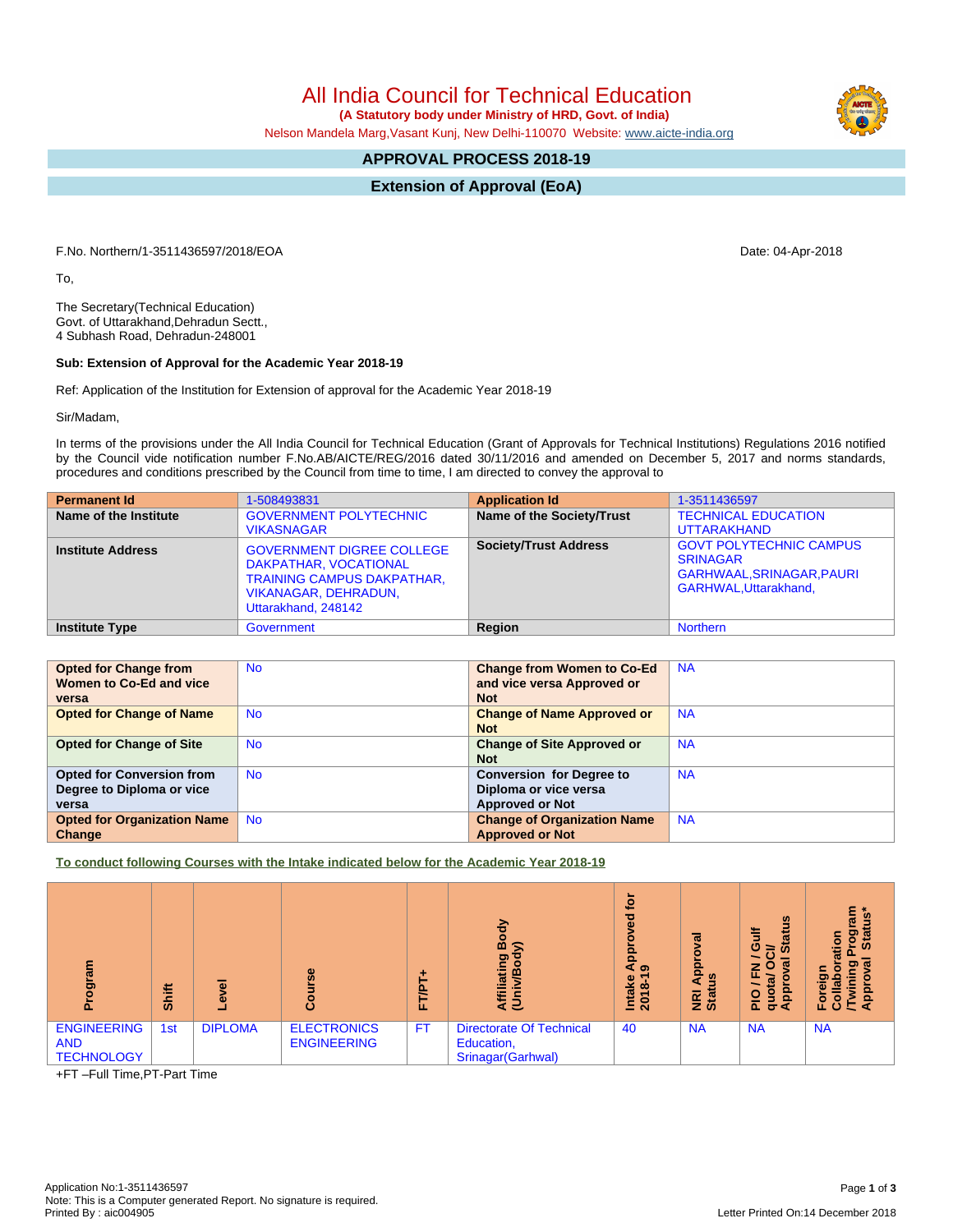| <b>Particulars</b><br><b>Other Details Deficiency</b><br>List of faculty and data uploaded on the Institute web portal<br><b>Other Facilities Deficiency</b><br>Compliance of the National Academic Depository(NAD) as per MHRD Directives | <b>Deficiency</b><br>Yes<br>Yes<br>Yes |  |  |  |  |  |
|--------------------------------------------------------------------------------------------------------------------------------------------------------------------------------------------------------------------------------------------|----------------------------------------|--|--|--|--|--|
|                                                                                                                                                                                                                                            |                                        |  |  |  |  |  |
|                                                                                                                                                                                                                                            |                                        |  |  |  |  |  |
|                                                                                                                                                                                                                                            |                                        |  |  |  |  |  |
|                                                                                                                                                                                                                                            |                                        |  |  |  |  |  |
|                                                                                                                                                                                                                                            |                                        |  |  |  |  |  |
| Implementing Food Safety and Standard Act, 2006 in the Institution                                                                                                                                                                         |                                        |  |  |  |  |  |
| Provision to watch MOOCS Courses through Swayam                                                                                                                                                                                            | Yes                                    |  |  |  |  |  |
| Online Grievance Rederssal Mechanism                                                                                                                                                                                                       | Yes                                    |  |  |  |  |  |
| <b>Administrative Area Deficiency</b>                                                                                                                                                                                                      |                                        |  |  |  |  |  |
| Board Room                                                                                                                                                                                                                                 | Yes                                    |  |  |  |  |  |
| Pantry for Staff/Faculty                                                                                                                                                                                                                   | Yes                                    |  |  |  |  |  |
| <b>Amenities Area Deficiency</b>                                                                                                                                                                                                           |                                        |  |  |  |  |  |
| <b>Boys Common Room</b>                                                                                                                                                                                                                    | Yes                                    |  |  |  |  |  |
| Girls Common Room                                                                                                                                                                                                                          | Yes                                    |  |  |  |  |  |
| Cafeteria                                                                                                                                                                                                                                  | Yes                                    |  |  |  |  |  |
| <b>Computational Facilities</b>                                                                                                                                                                                                            |                                        |  |  |  |  |  |
| Internet Bandwidth                                                                                                                                                                                                                         | Yes                                    |  |  |  |  |  |
| Internet Bandwidth-Applied Intake                                                                                                                                                                                                          | Yes                                    |  |  |  |  |  |
| <b>Library Facilities</b>                                                                                                                                                                                                                  |                                        |  |  |  |  |  |
| Volumes                                                                                                                                                                                                                                    | Yes                                    |  |  |  |  |  |
| <b>Instructional Area Common Facilities</b>                                                                                                                                                                                                |                                        |  |  |  |  |  |
| <b>Computer Center</b>                                                                                                                                                                                                                     | Yes                                    |  |  |  |  |  |
| Library & Reading Room                                                                                                                                                                                                                     | Yes                                    |  |  |  |  |  |
| Language Laboratory                                                                                                                                                                                                                        | Yes                                    |  |  |  |  |  |
| <b>Instructional Area- ENGINEERING AND TECHNOLOGY-Diploma</b>                                                                                                                                                                              |                                        |  |  |  |  |  |
| <b>Tutorial Room</b>                                                                                                                                                                                                                       | Yes                                    |  |  |  |  |  |
| <b>Drawing Halls</b>                                                                                                                                                                                                                       | Yes                                    |  |  |  |  |  |
| Seminar Hall                                                                                                                                                                                                                               | Yes                                    |  |  |  |  |  |

**\***Please refer Deficiency Report for details

**GOVERNMENT POLYTECHNIC VIKASNAGAR** is hereby informed to submit the compliance of the deficiencies mentioned above to the Regional Office within a period of **6 months** from the date of issuance of this letter failing which the council shall initiate strict action as defined in Approval Process Handbook 2018-19 during the subsequent Academic Year.

In case of any differences in content in this Computer generated Extension of Approval Letter, the content/information as approved by the Executive Council / General Council as available on the record of AICTE shall be final and binding.

Strict compliance of Anti-Ragging Regulation: - Approval is subject to strict compliance of provisions made in AICTE Regulation notified vide F. No. 37-3/Legal/AICTE/2009 dated July 1, 2009 for Prevention and Prohibition of Ragging in Technical Institutions. In case Institution fails to take adequate steps to Prevent Ragging or fails to act in accordance with AICTE Regulation or fails to punish perpetrators or incidents of Ragging, it will be liable to take any action as defined under clause 9(4) of the said Regulation.

> **Prof. A.P Mittal Member Secretary, AICTE**

Copy to:

- 1. The Regional Officer, All India Council for Technical Education Govt. Polytechnic Campus Adjoining Directorate of Technical Education Vikas Nagar, Kanpur-208 002, Uttar Pradesh
- 2. The Director Of Technical Education\*\*, Uttarakhand
- 3. The Registrar\*\*, Directorate Of Technical Education, Srinagar(Garhwal)
- 4. The Principal / Director, GOVERNMENT POLYTECHNIC VIKASNAGAR GOVERNMENT DIGREE COLLEGE DAKPATHAR, VOCATIONAL TRAINING CAMPUS DAKPATHAR, VIKANAGAR,DEHRADUN, Uttarakhand,248142